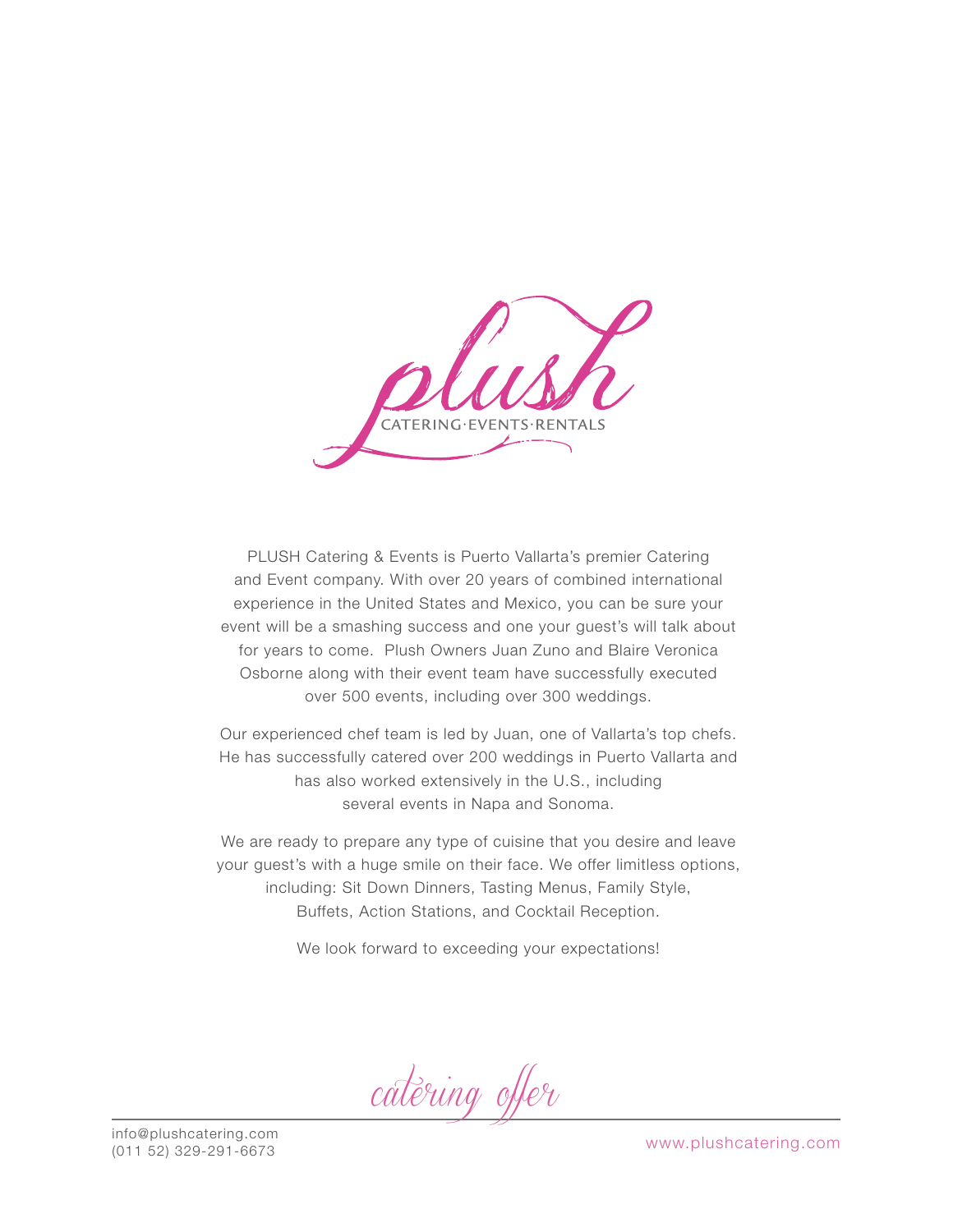# hand passed hors d'oeuvres

*Please choose five items total from the following Cold & Hot selections* \$15.50 per person

## HOT

TINY TACOS Adobo Chicken, Asada Beef, Pastor Pork, Diablo Shrimp or Black Bean and Queso Fresco

MINI SOUP SIPS Wild Mushroom, Venezuelan Corn Chowder, Poblano Asiago, Carrot Ginger

MISO SOUP SIPS with Grilled Tofu

SOPES Crispy Corn Masa Boats filled with Black Beans and Roasted Peppers or Poblano Rajas, topped with Queso Fresco

ENCHILADAS WITH SAUTEED WILD MUSHROOM MELANGE Goat Cheese and Extra Virgin Olive Oil

ROASTED POBLANO QUESADILLA with Corn and **Scallions** 

**MINI QUESADILLA** with Oaxaca Cheese, Chile Poblano, Zucchini, Tomatillo Salsa and Crema Fresca

TAMAL DE CHIPOTLE Steamed Corn Masa bites stuffed with Shredded Chicken, Sweet Chipotle Sauce, and Crema Fresca

EMPANADAS HUITLACOCHE Corn Masa Turnovers filled with Mexican Black Truffle, Zucchini, Grilled Portobello, Goat Cheese and Chili Paste

ENFRIJOLADAS NORTENAS Corn Tortilla with Panela Cheese, Chorizo and Crema Fresca, Black Bean Epazote Sauce and Chile Morita Salsa

VEGETABLE KABOBS with Peppers, Onions, Potatoes, Mushrooms, Zucchini and Balsamic Glaze

CUBAN KABOBS CHICKEN OR PORK marinated in Orange & Lime Juices, Dark Rum and Peppers

CARAMELIZED ONION AND FETA TARTLET with Balsamic Reduction

CHICKEN CURRY OR VEGETABLE EMPANADAS with Queso Fresco & Avocado Tomatillo Sauce

ROPA VIEJA Crispy Mini Tortillas Topped with Braised Shredded Beef, Queso Fresco and Pinto Beans

MINI BURRITOS Fajita Chicken or Beef with Pico de Gallo and Guacamole

POLPETTES Mini Italian Meatballs with Spicy Marinara Sauce and Regiano Cheese

MINI QUESADILLA DE CHORIZO with Oaxaca Cheese and Chipotle Sour Cream

GRILLED SATAYS Chicken, Beef, or Portobello & Poblano with a Smoky Peanut Mole Sauce

SPRING ROLLS Pork or Vegetable

**ARANCINI DI RISO Risotto Rounds with Asiago** Cheese

CRISPY CALAMARI with Chipotle Aioli served on Asian Spoons

CRAB CAKES with Spicy Remoulade + \$1.50

COCONUT SHRIMP with a Mango Dipping Sauce + \$2.50

GRILLED SHRIMP with a Tangy Mango Mojo + \$2.50

CAJUN RUBBED JUMBO SHRIMP with Spicy Remoulade Sauce + \$2.50

BACON WRAPPED LOCAL SHRIMP with Pepperjack Cream Sauce + \$2.50

BACON WRAPPED BAJA SCALLOP LOLLIPOPS with Tamarind Glaze + \$3.00 *(seasonal)*

**SHRIMP AL PASTOR SKEWERS** with Pineapple and Chimichurri + \$2.00

**SHRIMP WONTON PURSES** with Poblano Cream Sauce + \$2.00

**GRILLED LAMB CHOP LOLLIPOPS** with Mint Sauce + \$6.00

Plush favorite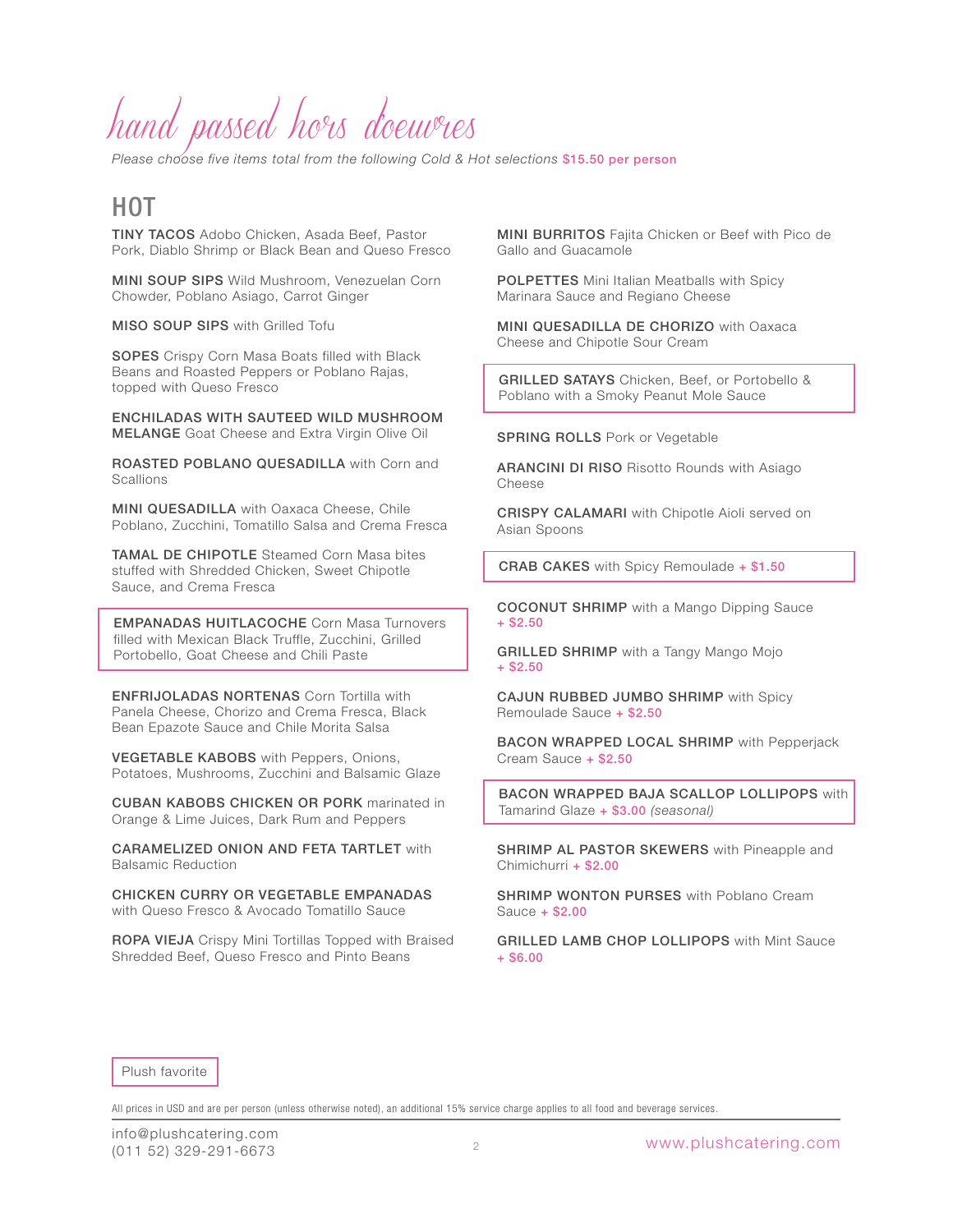## COLD

MAHI MAHI CEVICHE with Pineapple and Ginger

SEAFOOD CEVICHE with Mango and Basil

SHRIMP CEVICHE

VEGAN CAULIFLOWER CEVICHE

**ICED GAZPACHO SIPS Amarillo with Golden** Tomatoes and Saffron / Blanco with Almond and Frozen Grapes / Rojo with Smoked Tomatoes and Beets / Verde with Tomatillos and Honeydews

PLANTAIN TOSTONES with Smoked Salmon, Crème Fraiche, Chives and Lime Zest

TACOS HUITLACOCHE with Crunchy Pickled Vegetables and Avocado Sauce

EGGPLANT CAPONATA with Onions, Capers, Roma Tomatoes and Balsamic Glaze on Ciabatta

TORTILLA CUPS WITH ROASTED CORN and Avocado Relish

GUACAMOLE BLANCO, Roasted Garlic, Caramelized Onions, Jalapeno, Cilantro, Corn Tortilla Chips

ROASTED RED PEPPER with Pesto atop Sesame Crostini

TUSCAN BRUSCHETTA with Roma Tomatoes, Roasted Peppers, Olives, Garlic& Extra Virgin Olive Oil

GOAT CHEESE CROSTINI with Fire Roasted Tomatoes and Sweet Basil

ASSORTED SUSHI ROLLS with Fresh Ginger, Wasabi and Ginger Soy Sauce + \$2.00

TUNA TARTARE with Avocado and Ginger in Wonton Cones or on Asian Spoons + \$2.00

AGAVE GLAZED SHRIMP with Gazpacho Shooters  $+$ \$2.00

### PINEAPPLE GINGER SHRIMP COCKTAIL + \$2.00

TUNA CRUDO with Three Chile Vinaigrette and Avocado Crema on Wonton Chips + \$2.00

WATERMELON & FETA BITES with Toasted Pepitas and Balsamic Glaze

CAPRESE SKEWERS with Grape Tomatoes, Fresh Mozzarella, Basil and EVOO

TUNA CEVICHE with Jicama and Habanero on Wonton Chips + \$2.00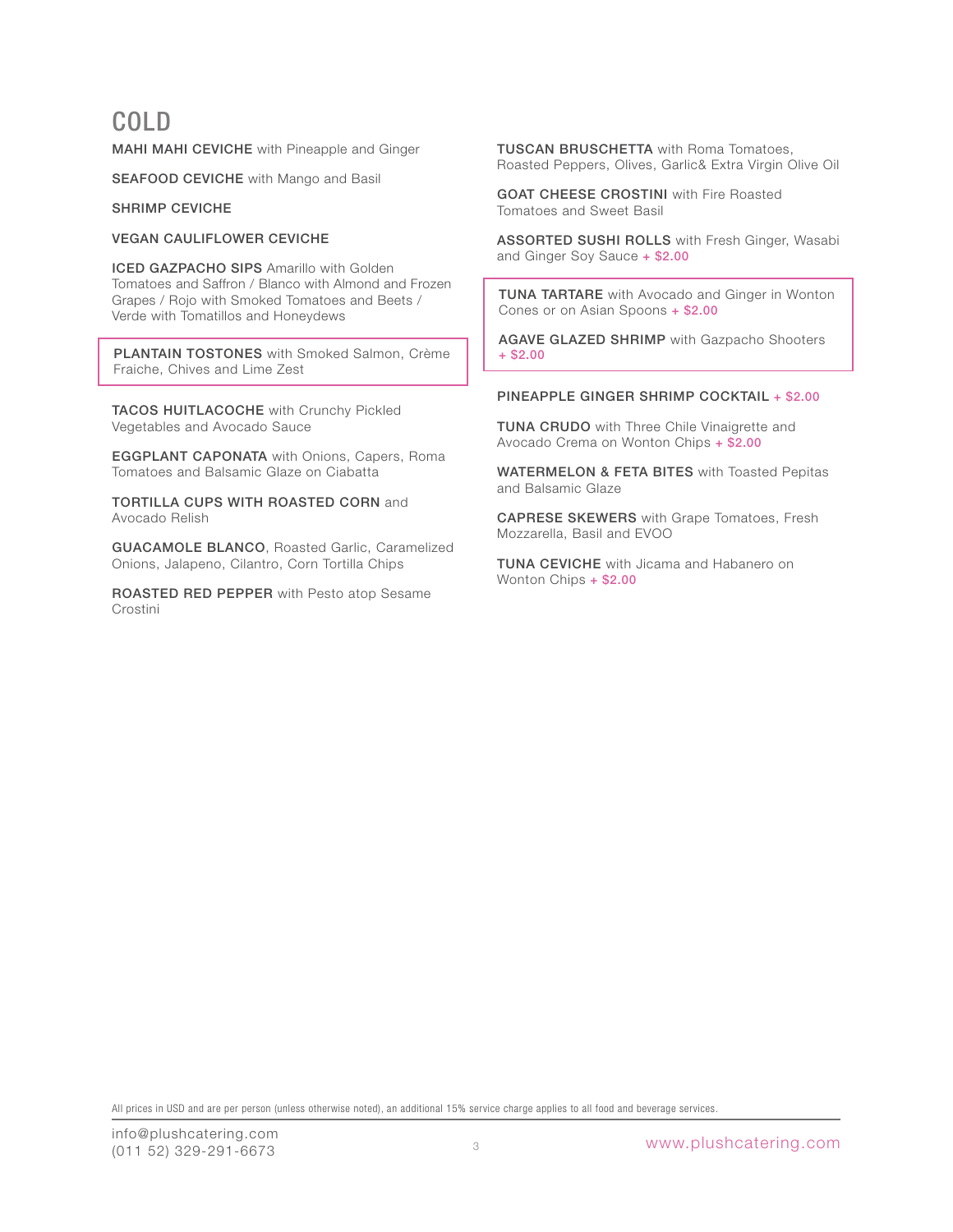# 3 course served sit-down dinner

*Please choose one soup or one salad, one entree (entree count is required) and one dessert* \$44.00 per person

## SOUPS

#### TEQUILA LIME SHRIMP BISQUE

SPICED PUMPKIN SOUP with Mexican Cream and Toasted Pepitas (Pumpkin Seeds)

TORTILLA SOUP with Fried Pasilla, Avocado, Crema and Queso Fresco

NEW ENGLAND CLAM CHOWDER with Smoky Bacon, New Potatoes and Baby Clams

## SALADS both soup & salad + \$6.50

MIXED GREENS WITH GRILLED VEGETABLES Manchego,Toasted Pine Nuts, and Dijon Vinaigrette

MIXED GREENS WITH GOAT CHEESE Caramel-Chile Pumpkin Seeds, Grapefruit Slices & Miso dressing

SOUTH WESTERN CAESAR SALAD with Jalapeno Polenta Croutons and Shaved Parmigiano

**SPINACH SALAD** with Caramel Chili Crusted Pecans, Queso Fresco, Apples, Roasted Tomatoes and Sweet and Spicy Vinaigrette

ORGANIC MIXED GREENS with Jicama, Pepitas, Pomegranate (seasonal) and Lime Vinaigrette

PEPITA CRUSTED GOAT CHEESE SALAD with Mixed Greens, Fresh Strawberries and Honey Vinaigrette

CARROT GINGER SOUP with Coconut

VENEZUELAN CORN CHOWDER with Bacon

CREAM OF POBLANO MANCHEGO with Extra Virgin Olive Oil

MAYAN CAESAR SALAD with Grilled Red Onions, Manchego Cheese and Avocado- Serrano Dressing

MIXED FIELD GREENS with Cranberries, Caramelized Almonds, Goat Cheese and Spicy Balsamic Vinaigrette

SEASONAL GREENS with Wood-Grilled Onions, Radishes, Panela Cheese and Roasted-Garlic Dressing

PEAR AND WALNUT SALAD with Pear Slices. Toasted Walnuts, Crumbled Gorgonzola Cheese, Butter Lettuce and Pear Vinaigrette

TORTILLA SALAD WITH QUESO FRESCO, Black Beans, Pico de Gallo and a Ginger Ranch Dressing

CHIPOTLE CAESAR SALAD with Shaved Parmesan and Jalapeño Croutons

## APPETIZERS add one Appetizer to your dinner + \$8.75

BACON WRAPPED PRAWNS with a Pepper jack Cream Sauce

EMPANADAS with Plantain, Black Beans, Cotija Cheese and Aguamole

CRAB CAKES with Corn, Thyme, Jalapeno and Chipotle Remoulade

CEVICHE MAHI MAHI with Jalapenos and Coconut

SPICY VEGETABLE Gyozas with Sweet Chili Sauce

**SHRIMP COCKTAIL** with Avocado, Sweet Corn, Cilantro in Spicy Tomato Sauce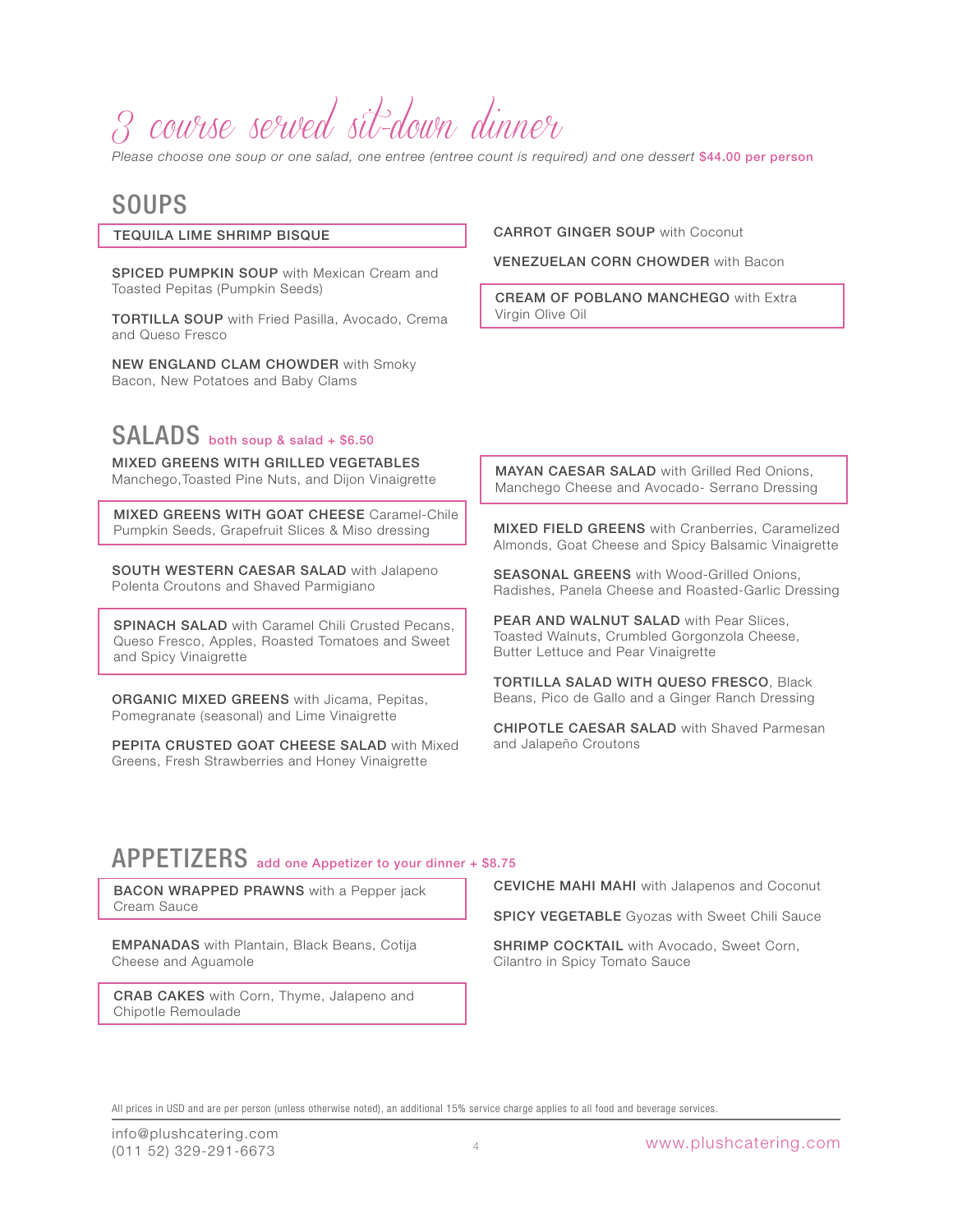ENTREES *Please choose one Sea Food, one Land Food and one Vegetarian or Vegan Entree (entree count is required).*

## SEA FOOD

GRILLED MAHI MAHI with Sticky Rice, Plantains and with Pineapple Salsa

ROASTED SALMON with Scallion Mash and Sautéed Spinach with Charred Tomatoes and Chili Mango Salsa

RED SNAPPER with Creamy Manchego Polenta, Sautéed Bok Choy & Tropical Fruit Chutney

## LAND FOOD

ROASTED SPICE CHICKEN with Cinnamon & Honey Glazed Sweet Potatoes and Mango Chutney

SPICED GRILLED CHICKEN with Creamy Pumpkin Mole Sauce Roasted Garlic Mashed Potatoes and Sautéed Zucchini

GRILLED PORK LOIN with Caramelized Guavas, Rum Spiked Plantain Mash and Black Beans with Smoked Bacon, Cilantro & Cumin

## VEGETARIAN + VEGAN

GRILLED EGGPLANT MEDALLIONS with Garlic Mashed Potatoes, Roasted Vegetables and Pasilla Chile Sauce

CHILE EN NOGADA with Dried Fruit, Plantain, Almond sauce and pomegranate (seasonal) served on a bed of Cilantro Rice

CHILE RELLENO Poblano Pepper filled with Oaxaca Cheese served over Cilantro Rice with Tomato Oregano Broth

**GRILLED SALMON FILET** with Fresh Pineapple Salsa and Cilantro Rice

**SEARED MAHI MAHI** with Lemongrass Sauce, Sticky Rice and Roasted Vegetables

MARINATED ARRACHERA (Flank Steak) with Poblano Demi, Creamy Mashed Potatoes and Ajillo Mushrooms

GRILLED BEEF PICANA with Chimichurri Seasonal Vegetables and Papas Bravas

MANCHEGO POLENTA with Oyster Mushrooms (or Mushroom mix if not in season) and Sherry Sauce

**GRILLED OR FRIED TOFU** with Asian style Vegetables over Sticky Rice

PORTOBELLO AND POBLANO PEPPER STACK with Pasilla Chile Demi and Wild Rice

# PREMIUM ENTREES + \$6.50 *to the above price for any of the following main courses*

## SEA FOOD

SESAME CRUSTED TUNA with Garlic Mashed Potatoes, Sautéed Seasonal Vegetables

GRILLED PRAWNS MARINATED IN PINEAPPLE-MANGO ADOBO served with Cilantro Rice and Fire Roasted Peppers

## LAND FOOD

CHINESE GLAZED DUCK BREAST with Sweet Potato Purée, Wilted Spinach and Chile-Cilantro Sauce

BEEF TENDERLOIN with Thee-Herb Chimichurri, Chive Mashed Potatoes and Fire Roasted Vegetables ACHIOTE MISO MARINATED SEA BASS with Sticky Rice, Sautéed Zucchini and Cilantro Chard Sauce

SPICY SHRIMP WITH CARAMELIZED GARLIC Guajillo Chile, Fresh Lime, and Chipotle Served with Papas Doradas and Sautéed Ginger Zucchini

**GRILLED FILET MIGNON** with Sauteed Ajillo Mushrooms, Garlic Mashed Potatoes with Poblano Demi Glace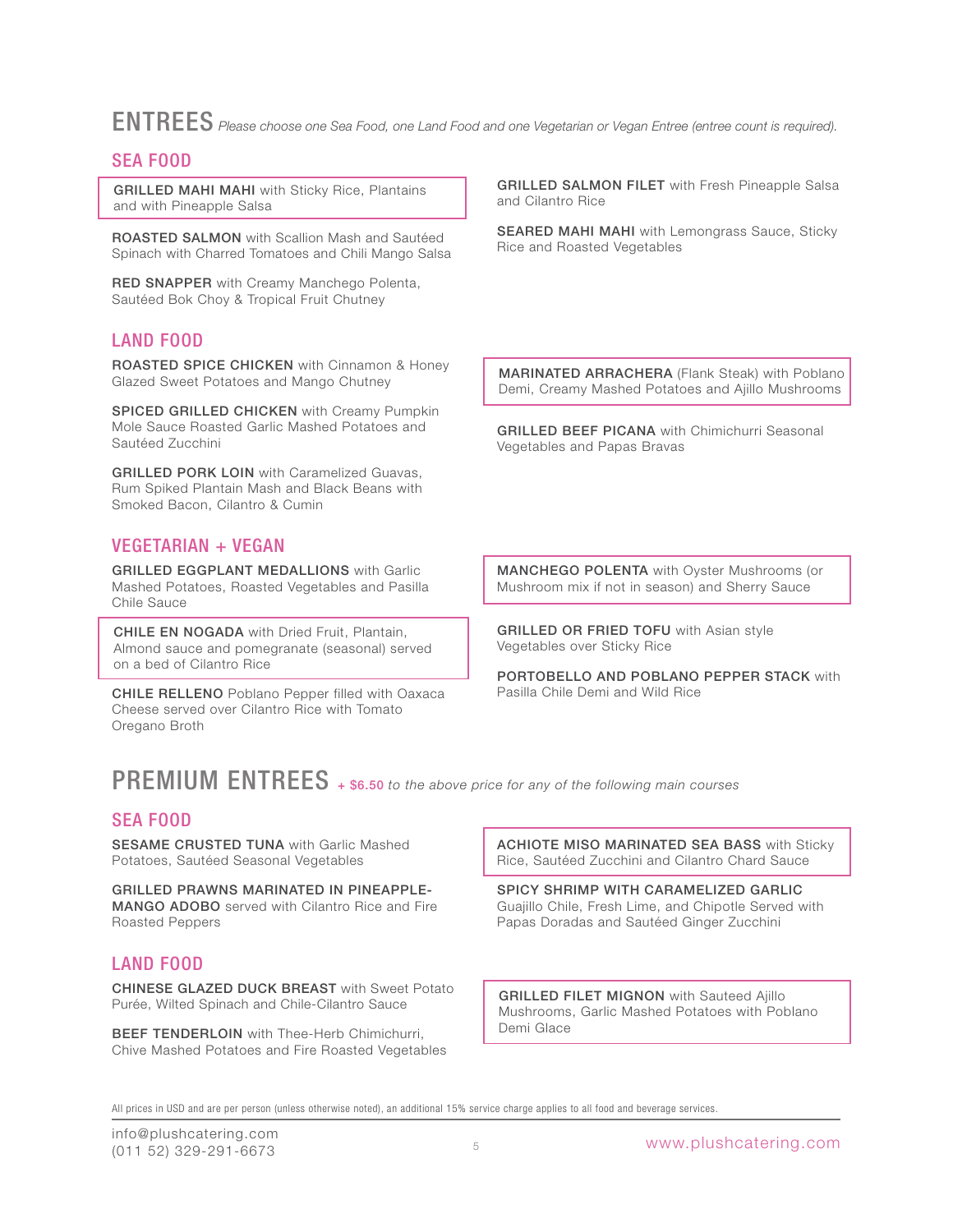# DESSERTS A Basic Wedding Cake can be substituted for same price or for a dessert table + \$2.00

KEY LIME PIE with Berry Sauce and Fresh Whipped Cream

WARM APPLE TART with Cajeta Sauce and Cinnamon Stick Ice Cream

CRÈME BRULÉE Kahlua, Chile and Chocolate, Vanilla or Espresso

## ADDITIONAL SIDES + \$4.00

GARLIC, SCALLION, HORSERADISH OR WASABI MASHED POTATOES

MEXICAN RATATOUILLE

CILANTRO OR POBLANO RICE

PERUVIAN POTATO SALAD

FIRE ROASTED VEGETABLES

ANCHO CHILE FLAN with Caramel Sauce

MOCHA CHIPOTLE BROWNIE with Vanilla Bean Ice Cream

CHOCOLATE TART with Pecan Crust and Salted Caramel

CREAMY MANCHEGO POLENTA CILANTRO RISOTTO GRILLED ASPARAGUS POBLANO RAJAS PAPAS BRAVAS

course served sit-down dinner with dual entrees

*We offer an endless number of preparations, starch, vegetables and sauces to compliment your dual entrée. All dual entrees come with a starch and vegetable option. "SUBSTITUTE" Dual Entrees, please select one (2 proteins on 1 plate)*

GRILLED FILET MIGNON & CHICKEN \$50.00

LAMB & LOBSTER \$72.00 LAMB & SHRIMP \$66.00

GRILLED FILET MIGNON & SHRIMP \$57.00

GRILLED FILET MIGNON & LOBSTER \$61.00

 $\frac{1}{2}$ 

# MAIN COURSES

HAMBURGERS MEXICAN NOODLE CASSEROLE BAKED CHICKEN PARMESAN

## CHICKEN KABOBS with Peanut Dipping Sauce BAKED CHICKEN FINGERS with Honey Mustard or BBQ Sauce

# SIDES

OVEN BAKED POTATO FRIES OVEN BAKED SWEET POTATO FRIES SMASHED POTATOES

# MEALS

ANTIPASTO PLATE Slices of Turkey and Ham with Cubed Jack Cheese, Halved Cherry Tomatoes

SWEET & SOUR CHICKEN with White or Brown Rice

CHICKEN AND VEGGIE STIR FRY with White or Brown Rice

BAKED POTATOES MAC AND CHEESE GLAZED CARROTS

BEEF AND VEGGIE STIR FRY with White or Brown Rice

BEEF AND BROCCOLI LO MEIN

SPAGHETTI AND MEATBALLS with Marinara Sauce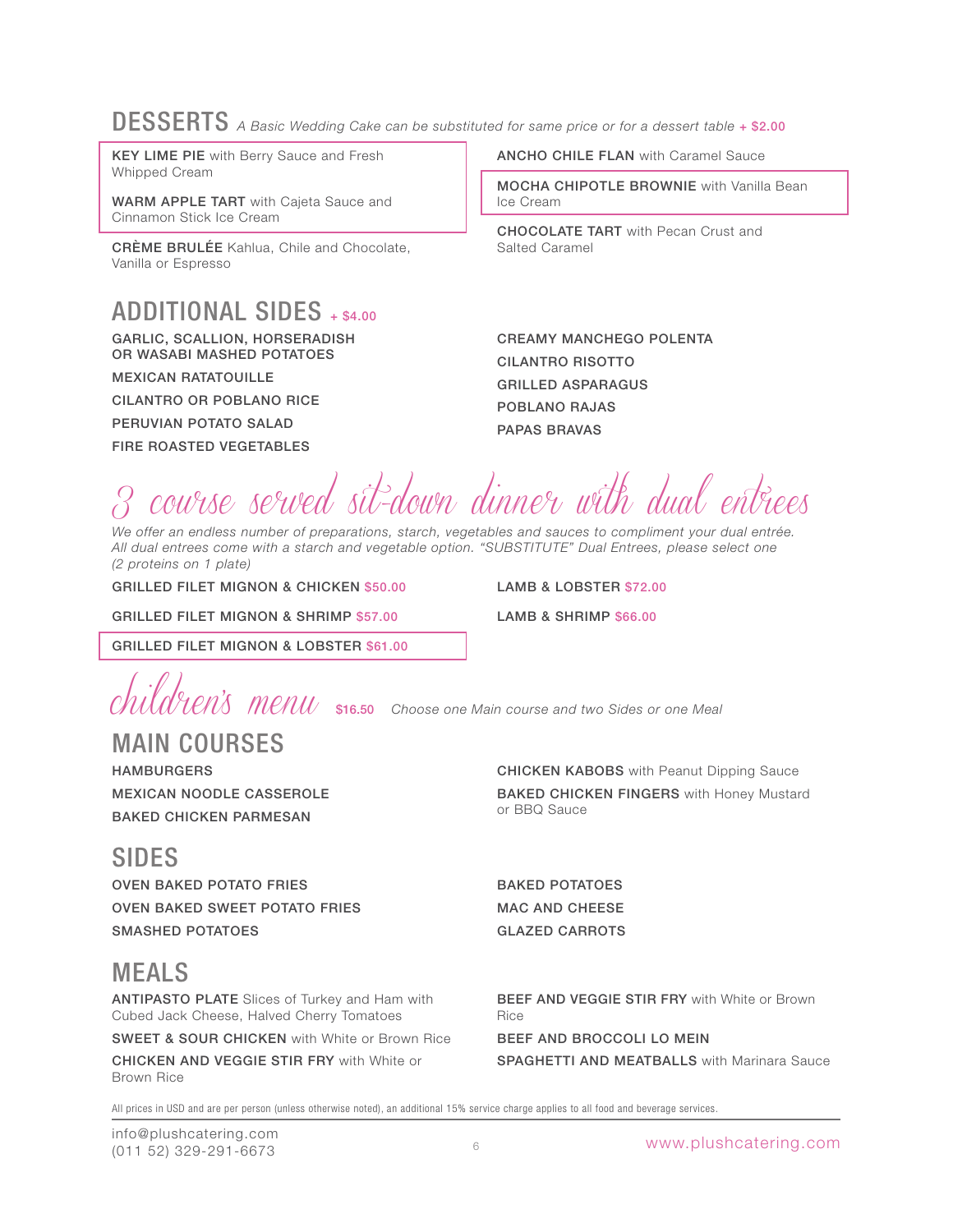# plush family style menu options

OPTION 1: 2 Soups/Salads, 2 Main Courses, 3 Sides, 2 Desserts \$40.00 OPTION 2: 2 Soups/Salads, 3 Main Courses, 3 Sides, 2 Desserts \$45.00 OPTION 3: 2 Soups/Salads, 4 Main Courses, 3 Sides, 2 Desserts \$50.00

## APPETIZERS + \$4.00 for 1 appetizer, + \$3.00 for each additional appetizer

MAHI MAHI CEVICHE with Pineapple and Ginger **TUNA CRUDO** with Jicama, Cilantro and Mulata (Chile Oil) + \$1.00

GUACAMOLE AND SALSA MEXICANA served with Fresh Totopos

# SOUPS AND SALADS

TORTILLA SOUP SIPS

CREAM OF POBLANO WITH MANCHEGO SOUP SIP

## TORTILLA SALAD with Queso Fresco, Black Beans, Pico de Gallo and Ginger Ranch Dressing

EMPANADAS HUITLACOCHE with Avocado and

Onions, Tomato Sauce and Sour Cream

Cream rolled in Cotija Cheese and Chile

CHICKEN OR BEAN TAQUITOS served with Lettuce,

MEXICAN CORN served on the Cob covered In Sour

Tomatillo Sauce

CHIPOTLE CAESAR SALAD with Shaved Parmesan and Jalapeno Polenta Croutons

BEEF MEDALLIONS with Pasilla Chile Sauce + \$3.50

COCHINITA PIBIL, SLOW ROAST PORK with Achiote

BIRRIA BRAISED SHREDDED BEEF in Adobo Sauce

ROASTED CHICKEN BREAST with Poblano Mole

and Orange Juice Wraped in Banana Leaf

## MAINS

CHILES RELLENOS with Oaxaca Cheese or Beef Picadillo in a Tomato Broth

CAMARONES AL AJILLO Shrimp Sautéed with Garlic and Chile Guajillo + \$3.50

POLLO PEPIAN SLICED CHICKEN BREAST in Pumpkin Seed Mole

MAHI MAHI VERACRUZANA with Peppers, Olives, Tomato, Red Onion Capers, and Safron with White Wine Reduction

# SIDES

CALABACITAS CON ELOTE Mexican Style Zucchini and Corn in Red Sauce

MEXICAN, CILANTRO OR POBLANO RICE ROASTED VEGETABLES

PAPAS BRAVAS

# ICE CREAM CART *choose two desserts to be served family style or choose one of the options below*

SOBERT Lime, Strawberry, Mango, Tamarindo, Guanabana, Guava

ICE CREAM Chocolate, Vanilla Bean, Dulce de Leche, Pecan, Cookies & Cream, Coconut, Espresso, Cinnamon, Chocolate Hazelnut and Strawberry

CHARRO BEANS Pinto Beans with Bacon, Serrano Chile, Carmelized Onions

CHAMPINONES AL AJILLO MUSHROOMS with

REFRIED BLACK BEANS with Cotija Cheese

### CORN OR FLOUR TORTILLAS

Coconut, Strawberry, Tamarind

Garlic and Chile Guajillo

**BEEF PICANA** with Chimichurri

POPSICLES Lime, Jamaica (Hibiscus), Mango, Horchata, Cucumber, Mango or Lime with Chile,

All prices in USD and are per person (unless otherwise noted), an additional 15% service charge applies to all food and beverage services. All menu items and prices are subject to change, based upon availability.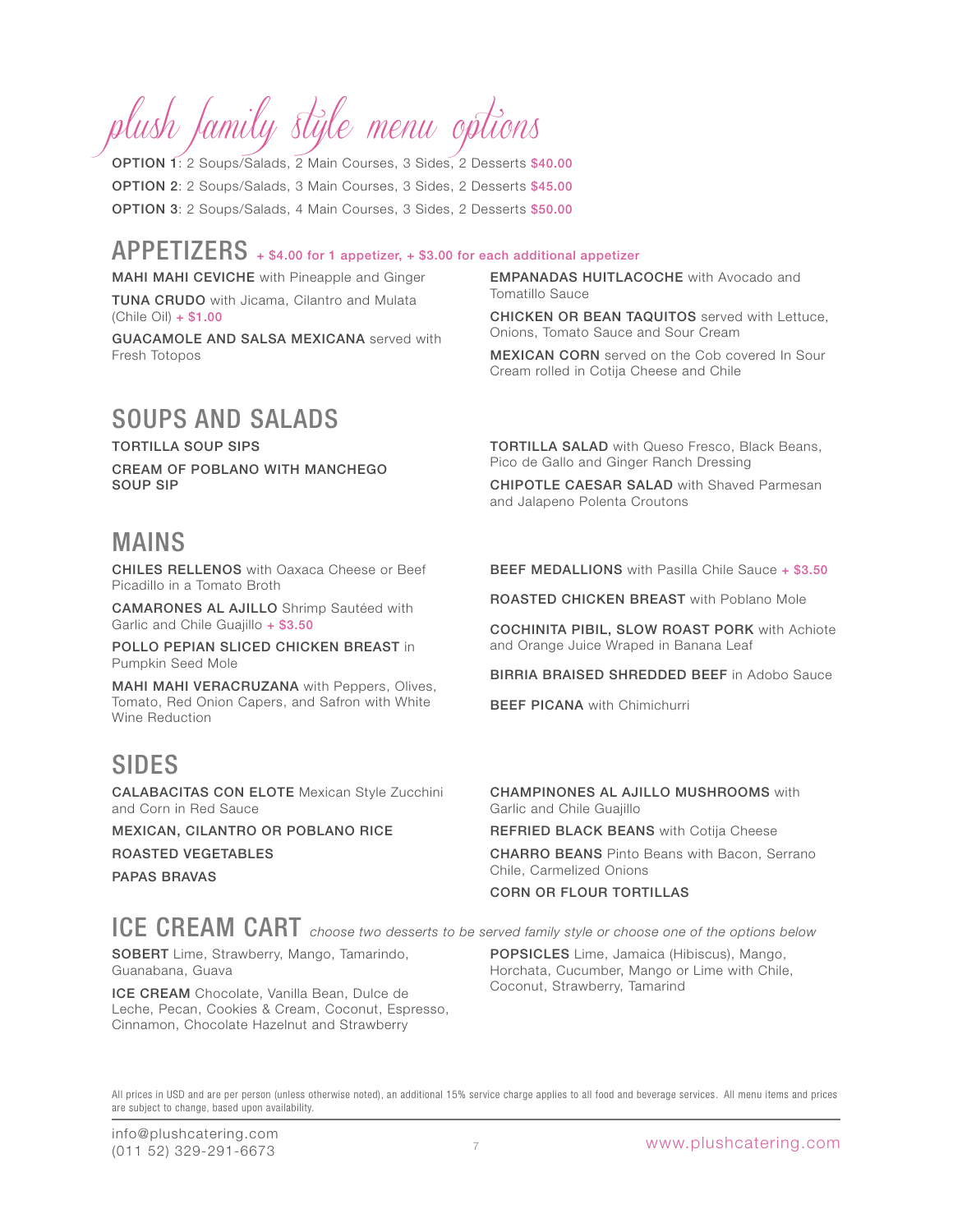# plush beverage service

*All alcoholic beverages must be purchased from Plush Catering with the exception of wine or champagne with dinner and the client will pay a* \$10.00 per bottle corkage charge. *Rates include the set up of one bar. There will*  be an additional cost for any additional bars required for service. There is a 3 hour minimum for all bar packages. *A 15% service charge will be added to all beverage purchases.*

# MARGARITAS, MOJITOS & BEER

### 5 HOUR UNLIMITED CONSUMPTION \$25.00 per person,

extra hours can be purchased at a rate of \$5.00 per person, per hour

Margaritas: made with Cuervo Especial, Mojitos: made with Bacardi White, Beer: Corona and Pacifico, Sodas, Bottled Water and Ice

## STANDARD

### 5 HOUR UNLIMITED CONSUMPTION \$30.00 per person,

extra hours can be purchased at a rate of \$6.00 per person, per hour

Smirnoff Vodka, Oso Negro Gin, Passport Whiskey, Bacardi White Rum, Jose Cuervo Tequila, Beer: Corona and Pacifico, Sodas, Bottled Water, Juices, Mixers and Ice

## PREMIUM

### 5 HOUR UNLIMITED CONSUMPTION \$37.50 per person,

extra hours can be purchased at a rate of \$7.50 per person, per hour

Absolut Vodka, J & B Scotch Whiskey and Johnnie Walker Red Label, Beefeater Gin, Havana Club White Rum and Captain Morgan, Cuervo Especial Tequila and 1800 Reposado, Beer: Corona, Pacifico, Negra Modelo and Modelo Especial, Soft Drinks, Juices, Mixers, Bottled Water and Ice

# TOP SHELF

#### 5 HOUR UNLIMITED CONSUMPTION \$50.00 per person,

extra hours can be purchased at a rate of \$10.00 per person, per hour

Belvedere and Grey Goose Vodkas, Bombay Sapphire Gin, Havana Club White and Dark Rum, Johnnie Walker Black label and Chivas Blended Scotch Whiskey, Don Julio Reposado and 1800 Anejo, Gran Marnier, Courvoisier, Beers: Heineken, Negra Modelo, Modelo Especial, Corona and Pacifico, Soft Drinks, Juices, Mixers, Bottled Water and Ice

L3<br>UONAU SC<sup>9</sup>UVOCS A damage deposit of 10% of total rentals is required

TABLE TOP RENTALS \$5.00 per person Glassware, plates, and flatware

FULL RENTALS \$10.00 per person Table Top plus standard chairs, tables and linens

#### SET UP, TAKE DOWN AND TRANSPORTATION

2 - 25 guests (minimum charge): \$250.00, 26 - 80 guests: \$500.00, 81 - 120 guests: \$750.00, 121 - 180 guests: \$1,000.00, 181 - 250 guests: \$1,500.00

experience

additional menus/services available upon request such as Late Night Snacks, Agua Fresca, Signature Cocktails, Wine and Champagne lists, Buffet and Action Station menus.